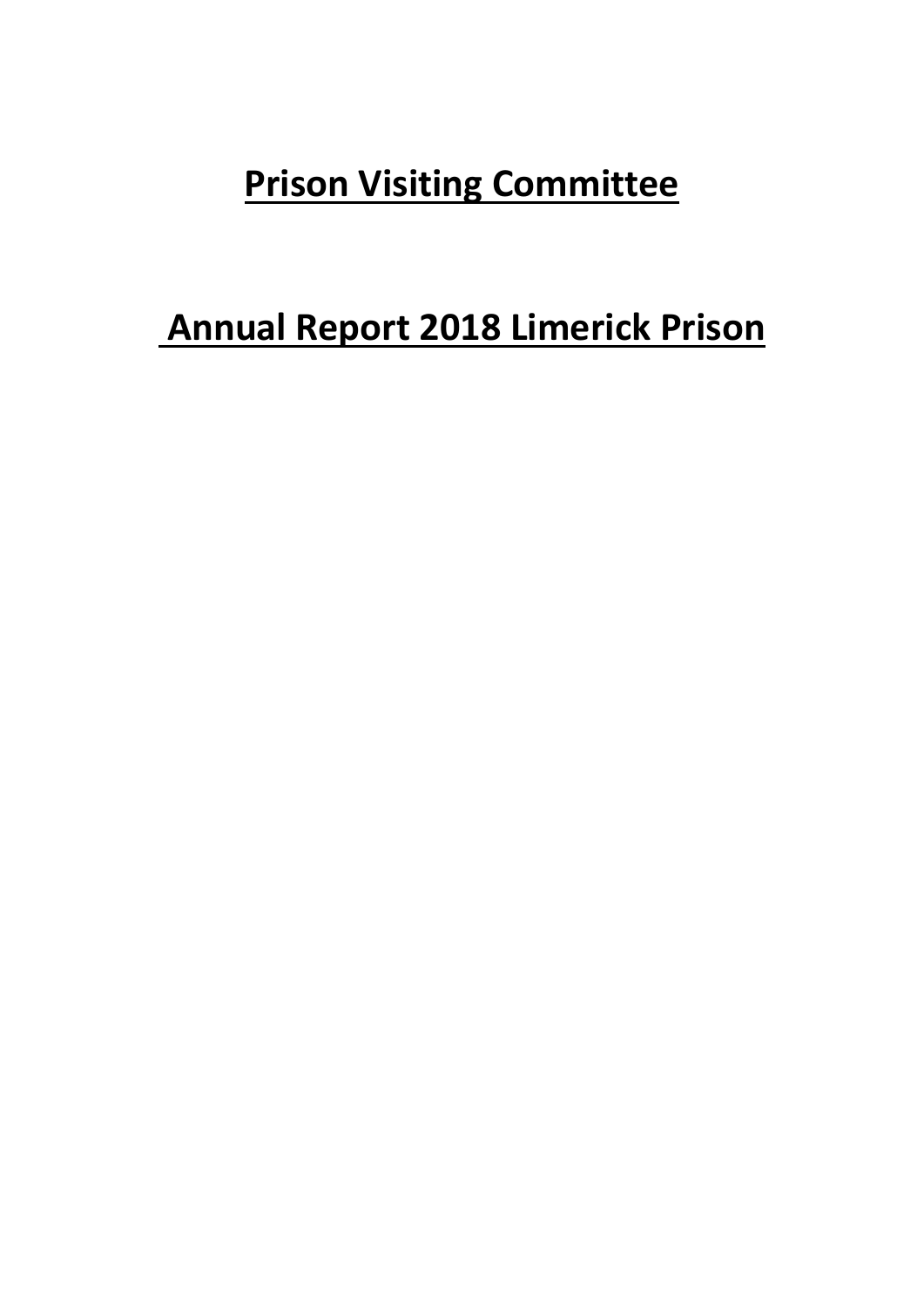## **Prison Visiting Committee Annual Report 2018 Limerick Prison**

Limerick Prison is a remand and committal Prison for male prisoners from counties Clare, Limerick and Tipperary and for female prisoners from the Munster counties.

This is a closed, medium security prison. The capacity of the prison for males was reduced from 220 to 210 during 2016, as a wing became single occupancy. Capacity for females continues to be 24. The inspector of prisons bed capacity is stated as 185 males and 24 females. The average number of prisoners in Limerick prison during 2018 was males: 230 females: 35.

Having up to 44 female prisoners during the long, hot summer of 2018 with no proper air conditioning was unacceptable. One can only hope that the new Female Prison starting in 2019 will improve the situation.

Limerick Prison continues to operate at full capacity. There is constant movement of prisoners to;

- Other prisons to both relieve overcrowding and in the interest of prison wellbeing.
- Courts
- Hospitals for treatment
- Committals and discharges from the community

These movements, while unavoidable, can lead to acute shortages of staff, putting pressure on educational and other activities within the prison. This is an ongoing problem at the prison. The committee held monthly and interim meetings during the year visiting all areas of the prison, unannounced on a regular basis. The catering department maintains the highest of standards and provides valuable training for participating prisoners.

Members of the visiting committee continue to receive the support and co-operation from the governor, deputy governor, chief officers and other personnel with Limerick Prison.

The committee met with many prisoners at their request. Most complaints centred on;

- Visiting difficulties complaints re; dogs
- Identifying visitors
- Screen visits
- Delays with post
- Medical treatment
- Cancellation of activities due to staff shortages
- Lack of practical work/experience for females